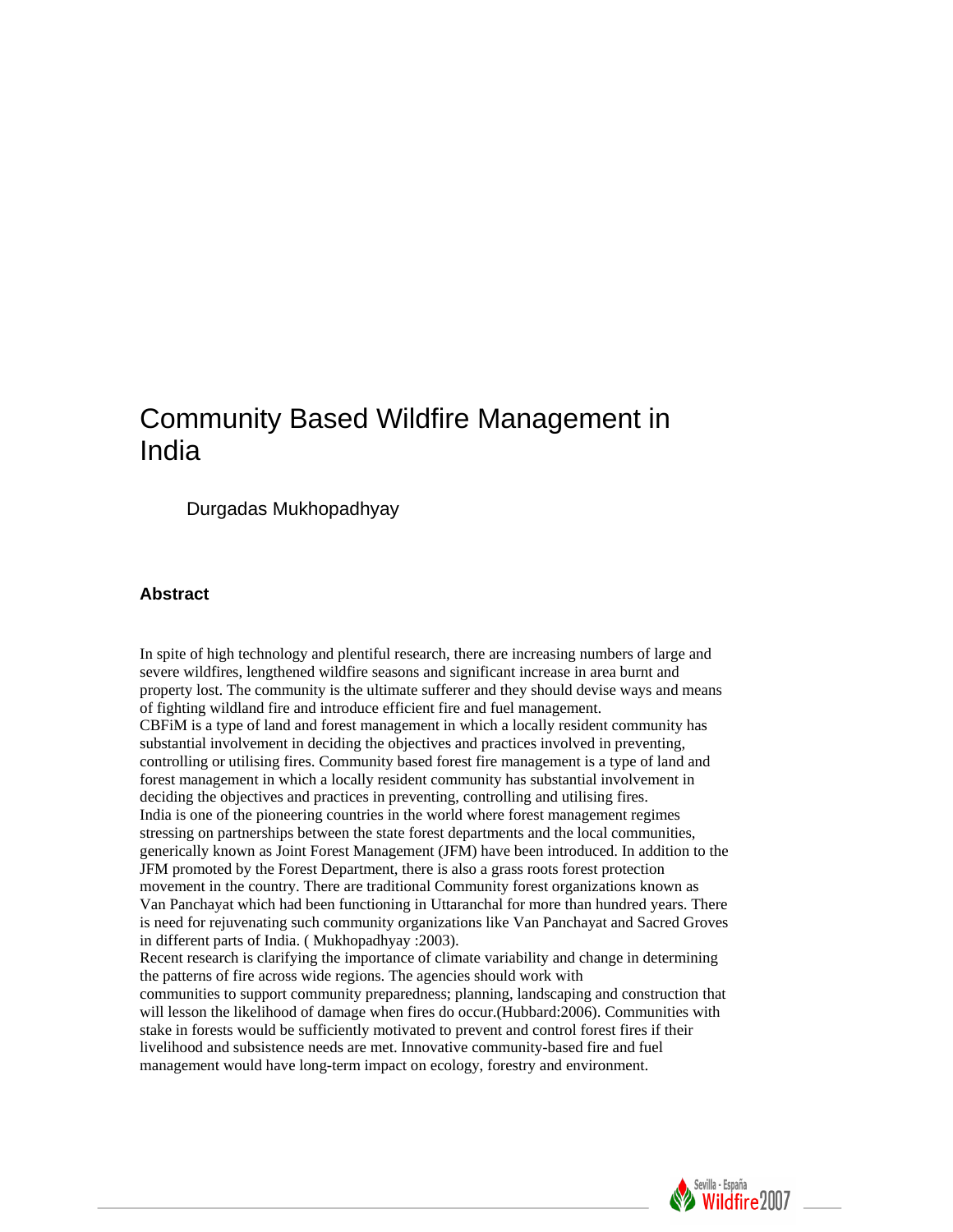# **Introduction**

The total geographic area of the India is 328.7 million ha. out of which the recorded forest cover is 76.50 million ha. The forest cover constitutes 23.4% of the total geographic area of the nation. As per the latest state of forests report of the Forest Survey of India (FSI 1997), the actual forest cover exists only over 19.27% of the geographic area (63.3 million ha) out of which only 38 million ha of forests are well stocked (crown density >40%).

Forest fires are a major cause of degradation of India's forests. While statistical data on fire loss are weak, it is estimated that the proportion of forest areas prone to forest fires annually ranges from 33% in some states to over 90% in others. About 90% of the forest fires in India are started by humans. Forest Fires cause wide ranging adverse ecological, economic and social impacts.The impacts of forest fires are

Loss of valuable timber resources and depletion of carbon sink

Degradation of water catchment areas resulting in loss of water

- Loss of biodiversity
- Loss of wild life habitat and depletion of wild life
- Loss of natural regeneration and reduction in forest cover and production
- Global warming resulting in rising temperature
- Loss of carbon sink resource and increase in percentage of  $CO<sub>2</sub>$  in the atmosphere
- Change in micro climate of the area making it unhealthy living conditions
- Soil erosion affecting productivity of soils and production
- Ozone layer depletion
- Health problems leading to diseases

The indirect effects on agricultural production are :Loss of livelihood for the tribals as approximately 84 million people are classified as tribals who directly depend upon collection of non-timber forest products from the forest areas for their livelihood.

### Wildfire Management

During the last few years, there has been quite a lot of discussion about what is now referred to as Community-Based Fire Management (CBFiM). The term has been used to describe such a wide variety of different ways in which communities are involved in fire management, that it is difficult to make any systematic

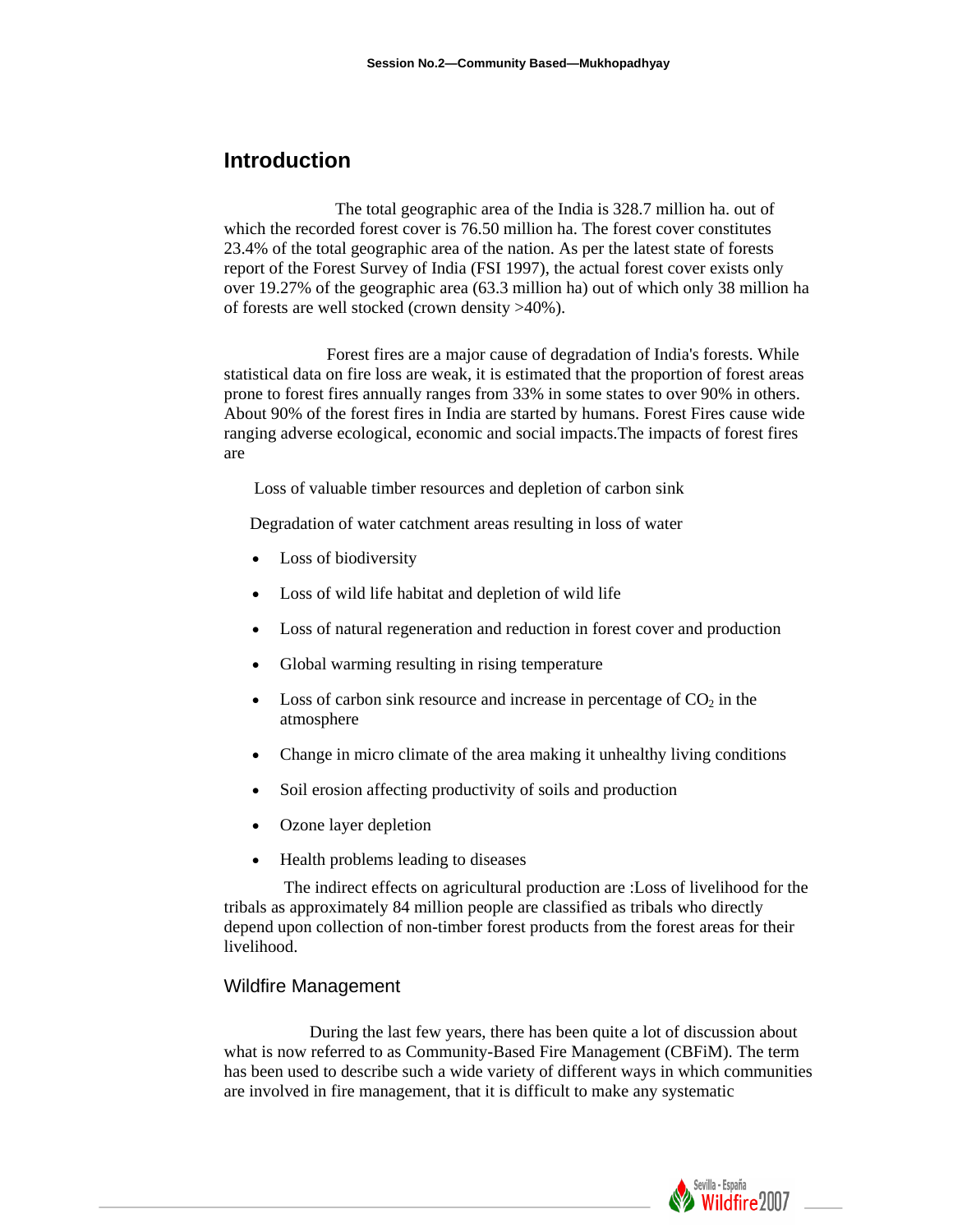comparisons or generalisations (Moore:2003). A definition should be precise enough to enable us to make useful generalisations about somewhat similar things, while being flexible enough to accommodate a variety of approaches, a definition based on essential features.

The definition proposed in recent work (Ganz et al 2003) is:

CBFiM is a type of land and forest management in which a locally resident community (with or without the collaboration of other stakeholders) has substantial involvement in deciding the objectives and practices involved in preventing, controlling or utilising fires.

Community based forest fire management is a type of land and forest management in which a locally resident community (with or without the collaboration of other stakeholders) has substantial involvement in deciding the objectives and practices in preventing, controlling and utilising fires. The essential feature of the definition is that it takes seriously the idea of fire management being community-*based.* It does not include situations where people simply carry out paid work for a fire control agency or another agency outside the community. In this approach to the management of fire in the landscape rests on communities in decision-making roles for the application and control of fire. Forest community responsible for forest fire management can act as guard against man made causes of forest fire where forest fire is used as a means of increasing soil fertility and to get excess fuel and fodder after the harvest season.

Based on in-depth interview and participatory research with the community living on the forest resources the data derived suggest remedial strategies in the occurrence of forest fire and management of resources. Local scale fire management where traditional or indigenous knowledge plays the major role in informing and undertaking fire management, which is also planned, conducted and controlled by local people. Livelihoods and maintaining the landscape are probably key to this node of CBFiM. The practices of Australian aborigines are an example of this node of CBFiM (Moore:2003).

#### Joint Forest Management

India is one of the pioneering countries in the world where forest management regimes stressing on partnerships between the state forest departments and the local communities, generically known as Joint Forest Management (JFM) have been introduced. The driving force behind this path-breaking initiative is the National Forest Policy of 1988. Conservation and meeting local community needs have been made the main objectives of forest management, and have been accorded much higher priority than revenue generation through commercial exploitation. JFM is a forest management strategy under which the Forest Department and the village community enter into an agreement to jointly protect and manage forest land adjoining villages and to share responsibilities and benefits. The village community is represented through an institution specifically formed for the purpose. This institution is known by different names in different states (e.g. Vana Samaraksha Samitis in Andhra Pradesh and Hill Resource Management Societies in Haryana) but most commonly referred to as Forest Protection Committee or FPC. JFM is an outcome of the realisation that active and willing participation of the forest fringe communities is necessary for any forest regeneration and forest protection programmes to succeed.

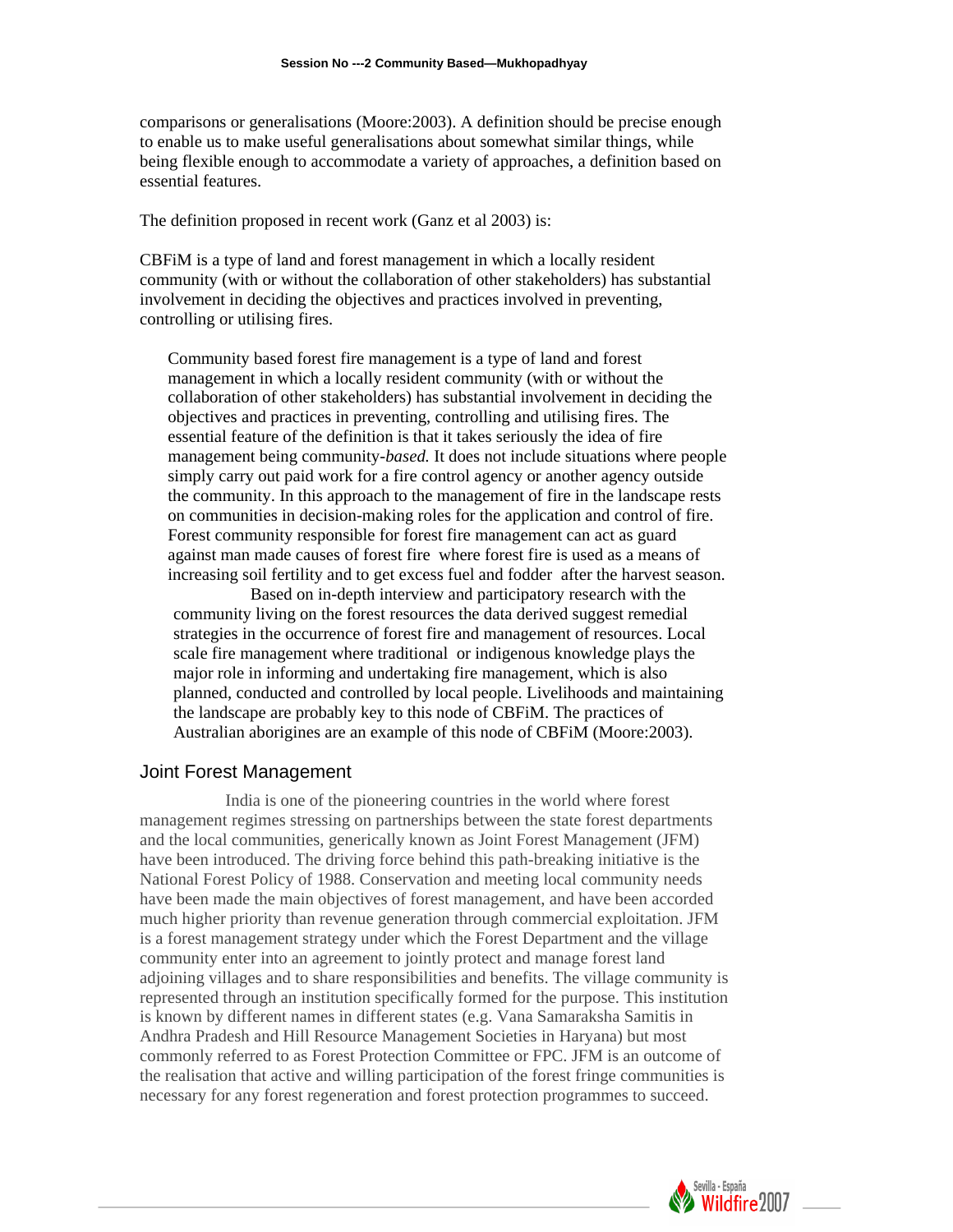Further, village communities would have little incentive to participate unless they benefit directly and have sufficient authority to be effective.

In addition to the JFM promoted by the Forest Department, there is also a grass roots forest protection movement in the country. There are several villages that have started protecting forest patches adjoining their villages on their own without any outside help or advice. These are commonly referred to as Self-Initiated Forest Protection Groups or SIFPGs. The movement is especially strong in Orissa and South Bihar and Uttaranchal. There are traditional Community forest organizations known as Van Panchayat which had been functioning in Uttaranchal for more than hundred years. There is need for rejuvenating such community organizations like Van Panchayat and Sacred Groves in different parts of India. ( Mukhopadhyay :2003) According to one estimate, thousands of village groups are regenerating an estimated 800,000 hectares of forests in the eastern States of Orissa and Bihar and, on a smaller scale, in Gujarat , Rajasthan, Karnataka, Madhya Pradesh and Andhra Pradesh

#### Community Involvement

Community involvement in fire management that involves a range of local actors, including agencies and NGOs, that work on fire management. Livelihoods dependence, some traditional practice and community institutions may be characteristics. Elements needing support may include; analysis of the fire problem, technical capacity, regulatory framework or logistical assistance. Volunteers from the community, perhaps with agency involvement, conduct fire management on behalf of the community across private and public lands. Volunteer Bushfire Brigades in Australia are an example of this. There is perhaps very little direct involvement of local people in the rural landscape and livelihood dependence on lands or forests is low.

The statistics on forest fire damage are very poor in India. In the absence of proper data, it is difficult to arrive at the accurate losses from the forest fires. Moreover, the losses from fires in respect of changes in biodiversity, carbons sequestration capability, soil moisture and nutrient losses etc. can not be measured .But, they are very significant from the point of view of ecological stability and environmental conservation. To a certain extent, the loss due to forest fires can be estimated based on the inventories made by the FSI as reported in the state of forest report 1995 and subsequent field observations conducted by them. Much of the data available does not reflect the ground situation and is grossly under reported. The total reported loss from the states of the union is around Rs 35 crores (US\$ 7.3 million) annually (Bahuguna:2001).

Most of forest fires in India are man-made and the main causes of fire are:

- Deforestation activities: conversion of forestland to agriculture, pasture development etc.
- Traditional slash and burn or shifting agriculture

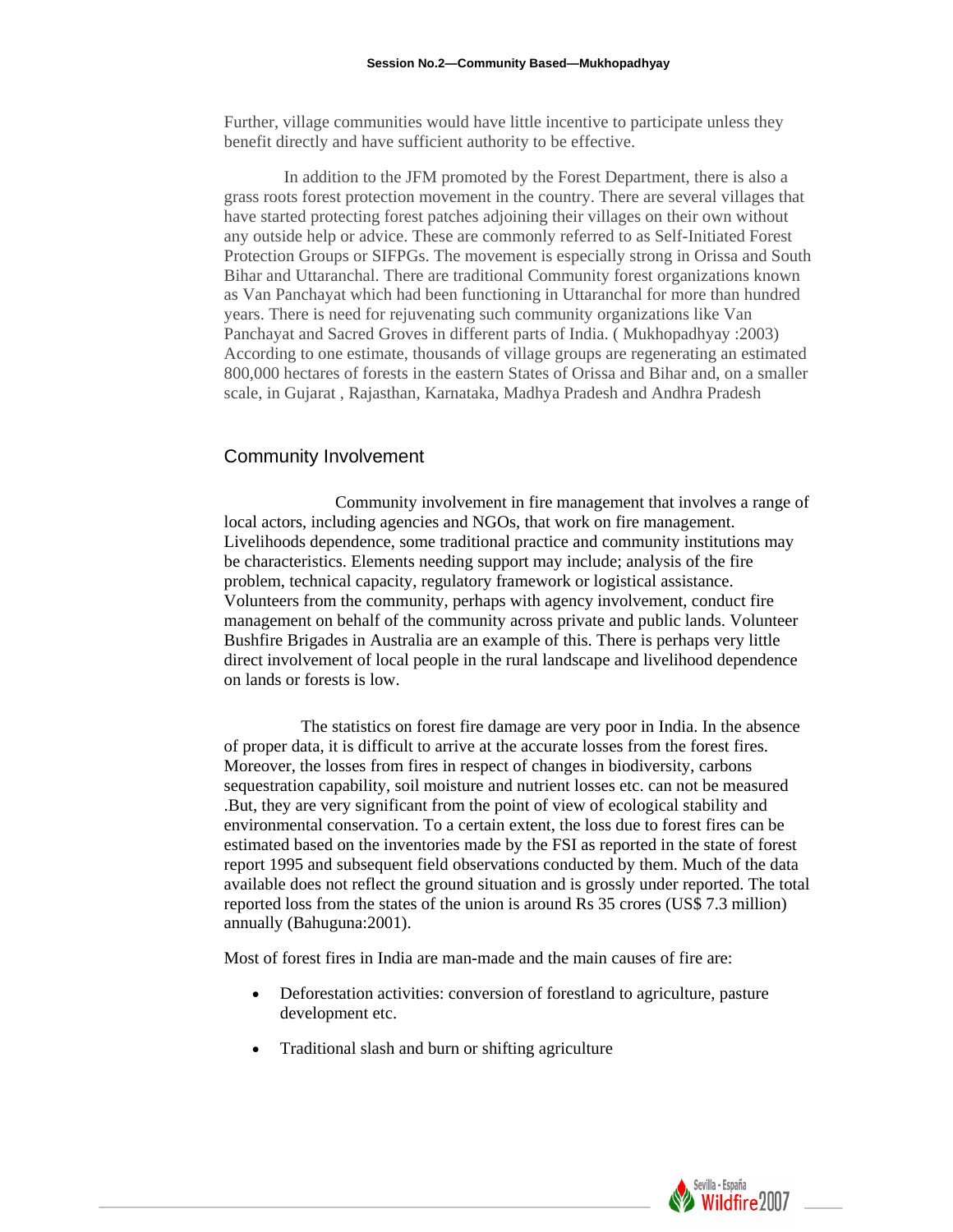- Setting of fires in forests by villagers for getting fresh blade of grass, fodder etc. Fires set for the purpose of collection of honey, Sal (*Shorea robusta*) seeds, flowers of Mahua (*Madhuca indica*) etc.
- Fire caused by negligence

# **Community level Initiatives**

.

The goal of any disaster management initiative is to build a disaster resistant/resilient community equipped with safer living and sustainable livelihoods to serve its own development purposes. The community is also the first responder in any disaster situation, thereby emphasizing the need for community level initiatives in managing disasters. To encourage such initiatives, the following are required:

- (a) Creating awareness through disaster education and training and information dissemination are necessary steps for empowering the community to cope with disasters.
- (b) A community based approach followed by most NGOs and Community Based Organisations (CBOs) should be incorporated in the disaster management system as an effective vehicle of community participation.
- (c) Within a vulnerable community, there exist groups that are more vulnerable like women and children, aged and infirm and physically challenged people who need special care and attention especially during disaster situations. Efforts are required for identifying such vulnerable groups and providing special assistance in terms of evacuation, relief, aid and medical attention to them in disaster situations.Disaster reduction form the basis for educating people, formulating policies and undertaking activities that contribute to protecting the livelihoods, material property and environments. But women are important agents for social and economic change. Recognizing and mobilizing their skills and capacities as social force in the safety of the communities is a major task in any disaster reduction strategy.

Women are active throughout the disaster cycle mitigation, planning/preparedness, emergency (response and recovery)) although their activities may remain in the invisible or undervalued and often located in the informal rather than the formal disaster management domains. Women's active contribution to disaster prevention and management has yet to receive all recognition or, indeed, acceptance in the professional circles.

Women already play a valid but often unrecognized role during disasters or that they will be able to do so when their potential is unleashed through proper recognition, training, and involvement in disaster work. A better understanding of women's role in and contribution to disaster prevention and mitigation lies in a construction and integration of the two positions. Irrespective of disaster, women's strengths and abilities often cannot be mobilized or maximized due to the social and other constraints they face. The burden of keeping the family together and alive rests disproportionately on women's shoulders and their organization and reconstruction work are usually not understood, recognized, or incorporated into disaster mitigation strategies as fully as they should be. Women are used to coping in deplorable circumstances and this ability is of special use in disaster and post-disaster situations.

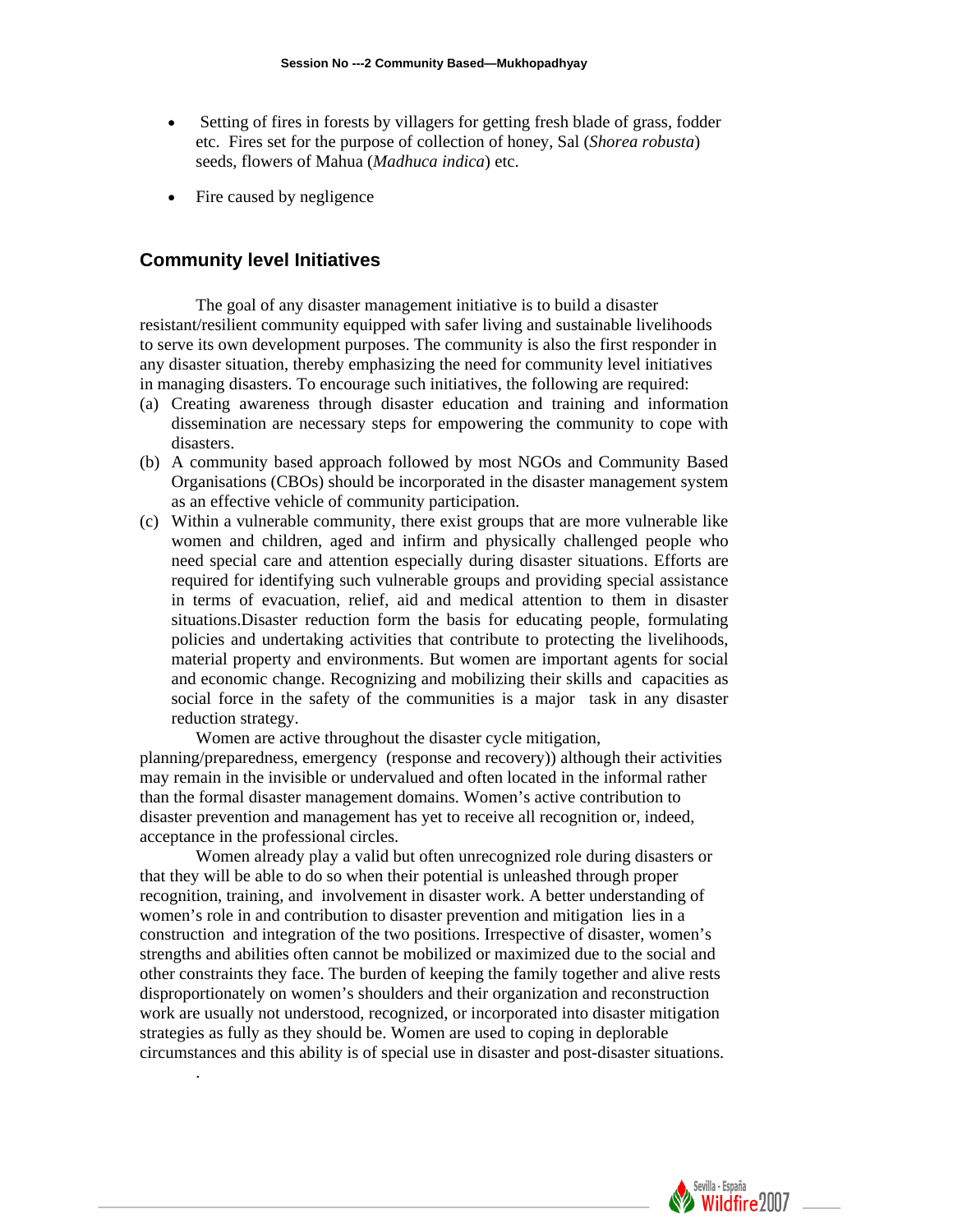The women fire users, know very well that fire outbreaks threaten the very resources they need for survival in addition also their housing, children and elderly people. In the baseline study in Mozambique 17 % of women said that their crop had burned during the last year and 16% that their house had burned down; all in all 39% of women confirmed that their house had burned down one time or the other. Out of men 48% and out of women 36% confirmed that they had experienced losses due to wildfires encroaching into their land (Moore:2002)

Local communities must establish fire management systems at village, sub-district and district levels. Such management systems aim to reduce the frequency of uncontrolled fires, encompassing both prevention and control methods. Communities need to be strongly supported by private companies and government agencies. With co-operative agreements, it is essential that neighbouring partners cooperate and co-ordinate to protect their areas from fire.(Goldammer:1993)

A prime need is to bring together villagers, NGO's and government agencies at the local level to prepare the ground for joint development of fire protection initiatives. District level fire crews are the foundation of any future system and must be formed, trained and equipped. Fire prevention is preferable to later fire control, thus fire prevention and pre-suppression procedures are considered paramount. Crew safety and the necessity for protective clothing and first-aid must be stressed. Training is continuing in the choice and use of equipment to suppress vegetation fires, and in basic fighting tactics. Field experience has shown the necessity to keep equipment simple, compatible and adaptable. (Goldammer et.al :2003)

In poor countries the use of fire is mainly about the lack of economic choice and alternatives. The implication for fire management of women handling most of the fire activity is strong.

- To inform and educate the rural population, commercial farm communities and the general public in the role of forests and its contribution to the national economy. Numerous are still the people who see the forest as merely a source of income for timber and non-wood forest products.
- To inform and educate the public about adverse environmental and economic effects of bush encroachment on commercial farming communities.
- Encourage the formation of Fire Protection Associations in commercial farming areas and Fire Committees in communal areas.
- Encourage NGO's, CBO's and private initiatives regarding forest extension and law abiding activities.
- Encourage civic organizations, religious organizations, womens groups, listener-reader-viewer groups, conservation groups, handicraft producers, local artists and environmental organizations to upgrade their understanding and appreciation of forests.
- Enhance the role of civic organizations in motivating community participation in forest protection activities including fire prevention and suppression.

 CBFiM is anchored in community level influence, if not control, of fire management decision-making. The active, intentional use of fire is an important factor in many, perhaps most, communities especially in developing nations. The initial focus for CBFiM should be on improving skills in the use of deliberate fires, incorporating key aspects of gender, community institutions and appropriate

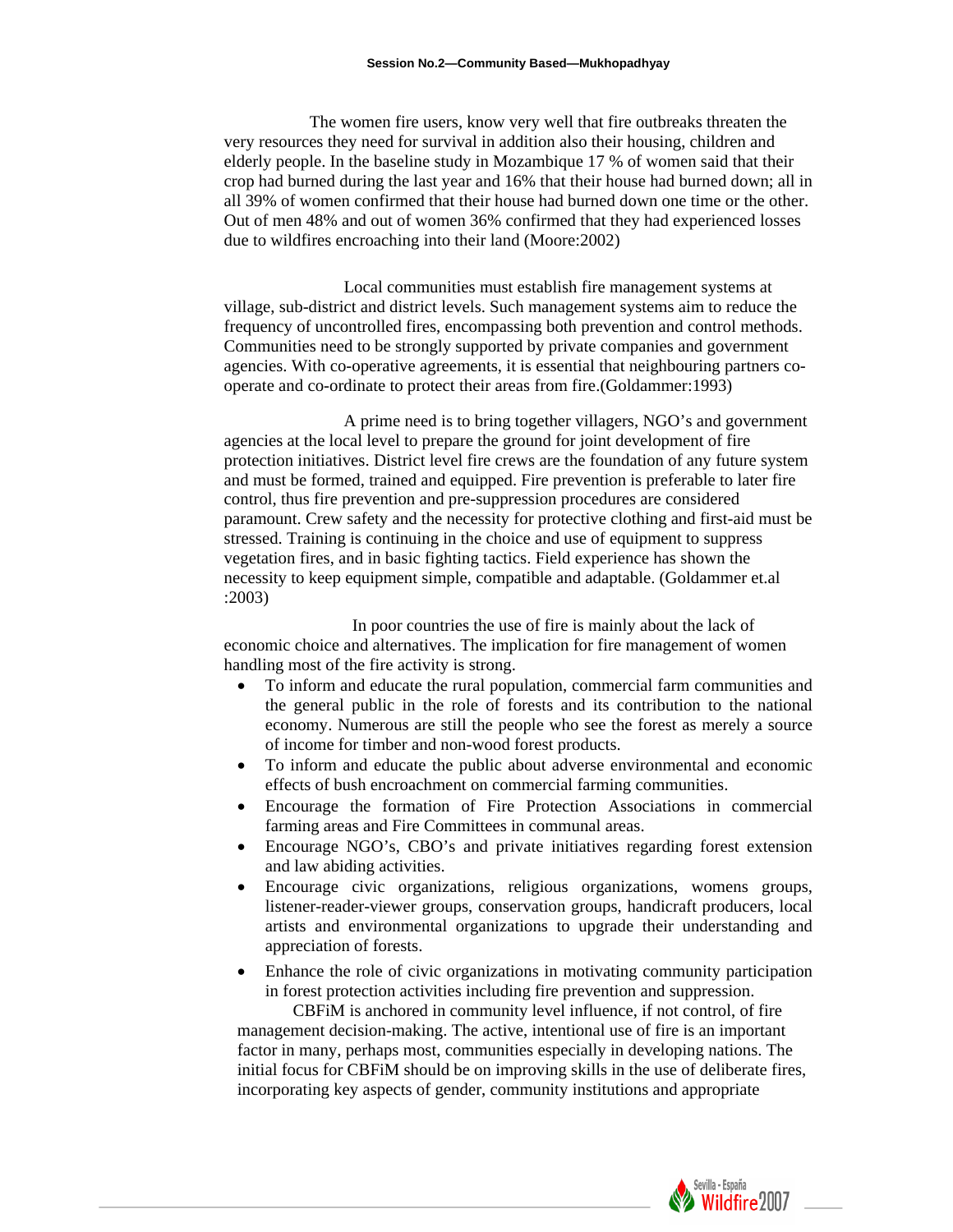# **Control of Forest fire**

It is however recognized that fire prevention is preferable to later fire control . For fire prevention and pre-suppression, subjects covered include the access roads, firebreaks and fuelbreaks, water supplies and lookout towers. They are readily defensible zones around an area to be protected. The breaks will not in themselves stop a fire from entering a protection area but they do provide a site from which to more easily stop an advancing fire. Fuelbreaks can be planted with merchantable timber if the species are fast growing and form a dense canopy under which grasses and other flammable species are quickly shaded out. They require regular cleaning prior to and during the dry season. A reasonable network of access roads exists within the forest, built to deserve villages or to allow commercial exploitation. Roads are absent within the coastal wetlands of Indonesia but access rivers are numerous and there is an extensive system of canals dug for failed drainage schemes. Logging concessions use also light railway systems with moveable tracks that lead into the areas being logged. Access roads, canals and railways are an important part of the fire prevention plan. Easy access is essential to allow patrolling, early detection and, to arrive as quickly as possible at a fire strategy.

 Firebreaks are a bulldozer-made discontinuity in a bed of fuel and are used to segregate, stop and control the spread of fire; or to provide a control line from which to suppress a fire. Firebreaks differ from fuelbreaks in that they have a complete lack of combustibles down to mineral soil. Firebreaks are best constructed in strategic locations while not under pressure during the wet season rather than as a hasty necessity as a fire approaches. Water has a high capacity to absorb heat and is therefore a very efficient agent to extinguish forest fires. Ready supplies from rivers, lakes or dams are needed to fill tanks, trucks and sources for pumps as well as for use in camp. Quantity and the accessibility are points to consider. The installation of man made sources and access are a part of fire management planning where natural sources of water are limited. Lookout towers are a way of providing early warning of fire occurrence. They are permanently manned during times of high fire risk. Towers are useful in conservation forest and plantations where the area to be protected remains unchanged from year to year. Towers should be built on hill top sites to increase the area of view (Darlong:2002)

In India, Joint Forest Management (JFM) assumes an important role in fire prevention and control. JFM has been a significant development in the context of institutional arrangements pertaining to forest management in India. The effective involvement of local communities in evolving sustainable forest management systems was looked upon as an important approach to address the long-standing problems of deforestation and land degradation in India. At present about 36,130 forest protection committees are protecting about 10.25 million ha of forest area in the country. These committees operational in various states are assisting the forest department in forest protection (including fire prevention and control) and management, though the extent of participation and contribution to efforts varies.

A very definitive lesson and pre-requisite for community based approach to fire management, which emerges out of the JFM experience in forest protection, is that the for communities with stake in forests would be sufficiently motivated to prevent and control forest fires if their livelihood and subsistence needs are met. The JFM program is an example of a participatory approach in which people co-operate

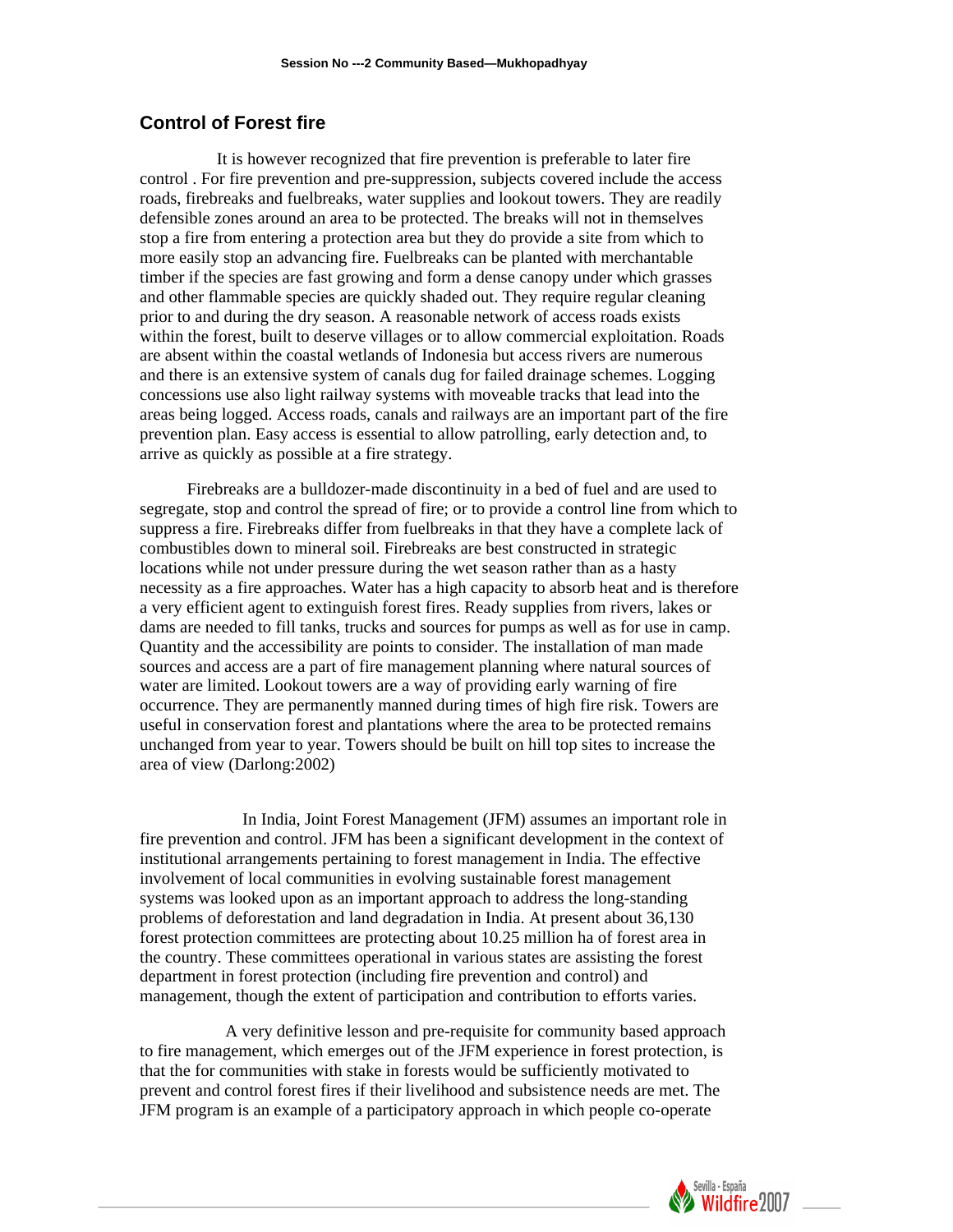with forest department in forest protection in return for economic benefits The community based fire management has to rely extremely on the positive relationship between the people in the rural space and their forest. Mutual confidence and public support has to be created by participatory approaches e.g. incentives, income generation activities, involvement in production enterprises etc. for involvement of communities in fire prevention and control (Goldammer 2001)

Within the village forest protection committees (VFCs) in JFM villages, interestingly it was observed that the assurance of economic incentives in the form of fuelwood, fodder or non timber forest produce etc. need not be the sole factor which motivated the communities to protect the forests from fire. The JFM experience across the states has clearly brought out that the community involvement can play an important role in minimising the damage caused by forest fires. However it needs to be emphasised that community participation in fire prevention is not an end in itself. Proper planning is imperative for fire prevention.

#### Awareness and Education

Awareness should be generated through local and folk media. In India 70% of the population live in rural areas. Folk art is functional and spontaneous. Every activity in the village has its relevant music, dance or theatre. The folk performing art is making it functionally relevant for education and awareness generation in the society. A discourse by the local saint Murari Bapu can change the attitude and mindset of a million people. A Baul singer can motivate thousands in taking preventive actions in case of drought, flood and forest fire.

 Over the years, a huge propaganda machinery has been assembled by the government. It is linked with All India Radio, Doordarshan and Audio-visual publicity to generate thousand of meters of celluloid, video and audio tapes, TV and radio fillers, full length documentaries, soap opera and millions of reams of paper. But neither it is cost-effective nor it has reached the desired population. Oral tradition survives in a particular society only because it fulfill some social functions. There are many diverse functions of oral tradition in folk societies. These may be broadly grouped into the functions of recreation or amusement, education, socialization, social control, pretest, propaganda media, communication of new ideas, knowledge and values.

 Puppetry is an indigenous theatre form of India. From time immemorial, it has been a popular and appreciated form of entertainment in rural India. The stylized vocabulary of puppet theatre in India carries a relevant message of social awareness, historical and traditional identity and moral value system in disaster. Puppet theatre is fully integrated in the ritual observances and the social milieu of the masses in India.

 Women are important carrier of oral tradition. Madhubani painting of Bihar and pad of Rajasthan are complete audio-visual communication structure, perpetuated by women in the rural areas of India. Secular themes and messages are interpolated easily into these ritual performances. Calenderic annual festivals are celebrated with the telling of particular type of tales and the singing of special songs. Putting riddles to each other is still a favorite pastime. Large crowds assemble to listen to the singing of epic-lays and even now one can find female singers of epiclays or *kathas* who instantly compose narrative poetry intermingling religious and

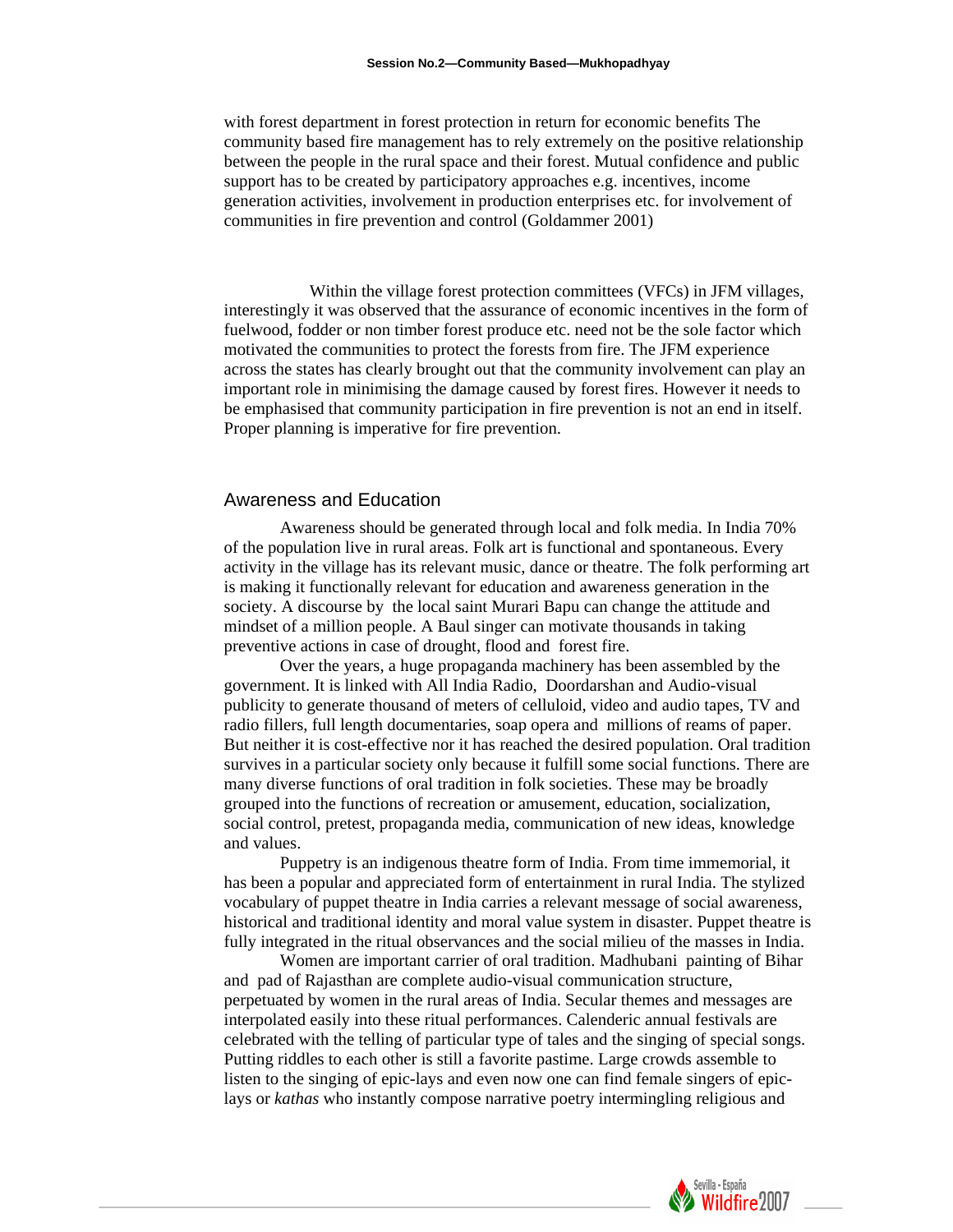secular traditions during drought, earthquakes and flood. The oral tradition is not static. It is changing its structure continuously responding to and incorporating the influences of industrialization and modernisation. By using folk media rural people can be educated about the utility of forest and the need for protecting the damage caused by forest fore. Through the personalized folk media villagers can be motivated in preventing and in reducing the occurances of forest fires in the rural and mountain areas of India.

#### **Conclusion**

The challenge is to go beyond the study of the impact of disaster, the emergency phase, and look into the role of community to cope with risk and reduce vulnerability, though capacity building, education and awareness. In the first place, development and sectoral research need to be reviewed to identity gaps and constraints to community involvement in disaster management and risk reduction.

Community based fire control not only ensures environmental safety and resource management but brings community well-being and healthy society as well. Forest in Uttaranchal in India is degrading day by day with high incidence of `forest fire' and preventing development activity in the local community. Local Self Government (Village Panchayats), community and other stakeholders jointly should shoulder the responsibility of action, planning and managing forest resources creating opportunities and participation of the community. Proper incentive and delegation of power and authority may work better in forest fire management. Community based forest fire management would involve-

•Planning at village, GP, Block and District levels

•Identifying and training key local volunteers

•Village level vulnerability and risk mapping

Village level preparedness and contingency plan of use of deliberate fires

•Disaster Management task force at village level

•Skill training and drills in emergency response in case of forest fire

The basic strategy for forest and pasture management should have strategic plans for fuel and grazing facility for the local community The joint forest management projects in India tries to develop forest area and plant growth by involving the community as a stakeholder in forest fire management.

\*\*\*\*

# References

Bahuguna, V.K., & Singh, S. (2001). The forest fire situation in India. *International Forest Fire News* No. 26: 23-27.

Darlong, V. 2002. Traditional community-based fire management among the Mizo shifting cultivators in Mizoram in Northeast India. in "Communities in Flames: Proceedings of an international conference on community involvement in fire management (P.F. Moore, D. Ganz, L.C. Tan, T. Enters, and P.B. Durst, eds.), 119-124. FAO & Project FireFight South East Asia, RAP Publication 2002/25.

Everett, Y. 2001. Community participation in fire management planning: a case from California, USA. In: Communities in Flames: Proceedings of an international conference on community involvement in fire management (P.F. Moore, D. Ganz, L.C. Tan, T. Enters, and P.B. Durst, eds.), 125-133. FAO & Project FireFight South East Asia, RAP Publication 2002/25.